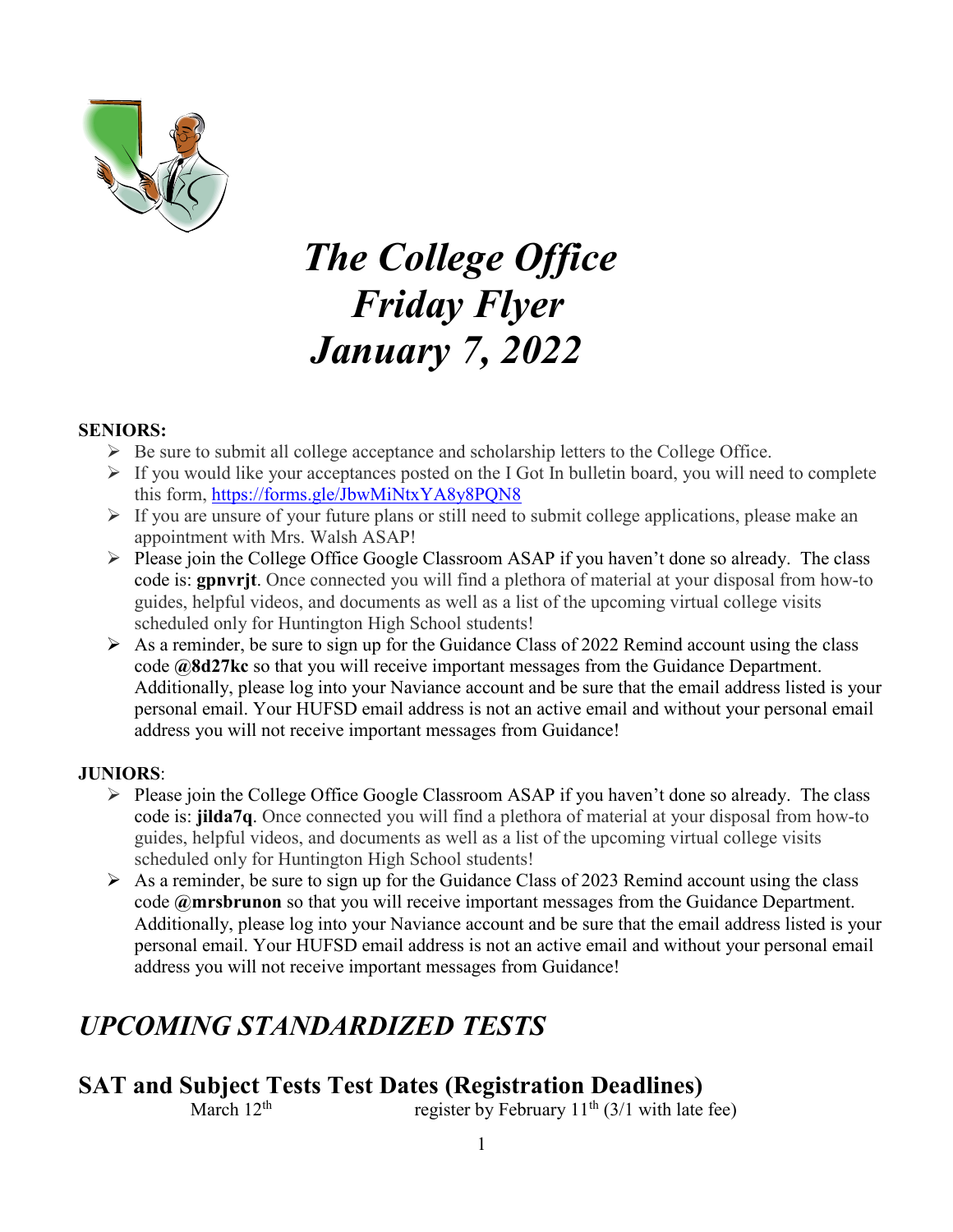May  $7^{\text{th}}$  register by April  $8^{\text{th}}$  (4/26 with late fee)<br>June  $4^{\text{th}}$  register by May  $5^{\text{th}}$  (5/25 with late fee) register by May 5<sup>th</sup> (5/25 with late fee) To register: [www.collegeboard.org](http://www.collegeboard.org/)

# **ACT Test Dates (Registration Deadlines)**

| February $12th$                   | register by January $7th$ (1/21 with late fee)   |  |
|-----------------------------------|--------------------------------------------------|--|
| April 2 <sup>nd</sup>             | register by February $25th$ (3/11 with late fee) |  |
| June $11th$                       | register by May $6^{th}$ (5/20 with late fee)    |  |
| July $16^{th}$                    | register by June $17th$ (6/4 with late fee)      |  |
| ***No July ACT available in NY*** |                                                  |  |
| To register: www.actstudent.org   |                                                  |  |

# *UPCOMING EVENTS*

#### **Alumni Day**

January 19<sup>th</sup>, 7pm via Zoom

Huntington High School alumni from the Classes of 2020 and 2021 will discuss various topics including:

- The college and financial aid application processes
- The transition to college from high school
- Deciding upon a major
- Sports and clubs
- Dorming vs. commuting
- College during COVID 19

\*\*Breakout room for Spanish speaking families\*\*

Join Zoom Meeting

[https://E2CCB-GST.zoom.us/j/98429394351?pwd=NUM3bCtaTVJUVWVoclZxZC9qRzJIUT09](https://e2ccb-gst.zoom.us/j/98429394351?pwd=NUM3bCtaTVJUVWVoclZxZC9qRzJIUT09) Meeting ID: 984 2939 4351 Passcode: 685730

One tap mobile

+16468769923,,98429394351# US (New York) 16465189805,,98429394351# US

+(New York)

Dial by your location

+1 646 876 9923 US (New York)

+1 646 518 9805 US (New York)

Meeting ID: 984 2939 4351

# *INFORMATION SESSIONS*

# **University of Chicago**

Virtual and In Person Information Sessions Virtual and In Person Tours For additional information visit<https://collegeadmissions.uchicago.edu/visit>

# **SUNY Plattsburgh**

Representatives visiting Bohemia, East Meadow, East Northport, Garden City and Selden To register visit<https://apply.plattsburgh.edu/portal/long-island-appointments>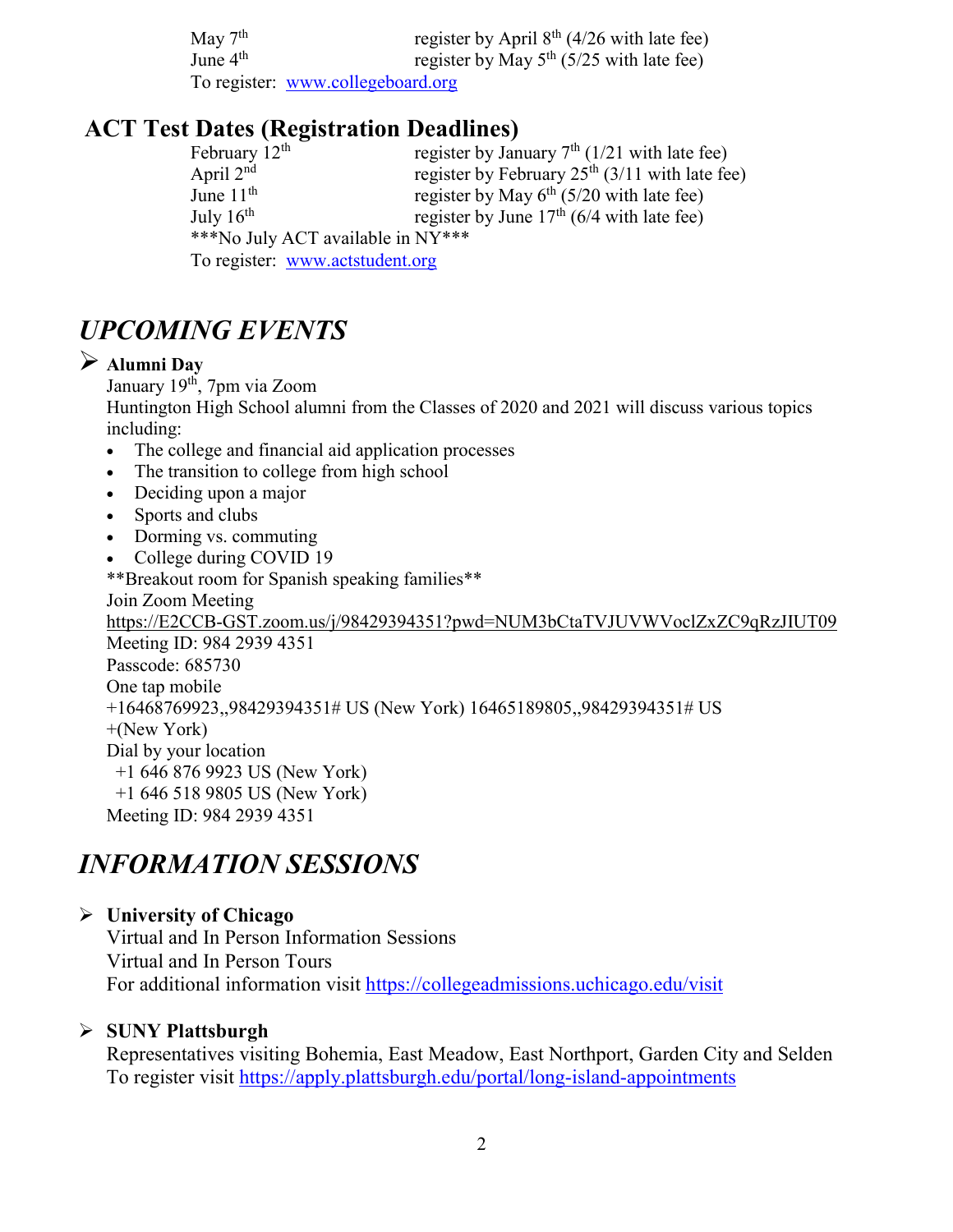#### **SUNY Upstate Virtual Info Sessions**

Radiation Therapy, UltraSound, Clinical Laboratory Sciences, Respiratory Therapy, Medical Imaging/Radiology, Virtual RN, Virtual Upstate Native Pre-Admission Workshop, Physical Therapy, 3+3 Doctor of Physical Therapy, Medical School Advisement Session For dates and additional information visit<https://engage.upstate.edu/portal/virtual-events>

#### **University of Massachusetts – Boston**

Preview Days – Most Saturdays during the Fall semester and Information Sessions/Campus Tours during the week For additional information visit<https://admissions.umb.edu/freshman-students>

#### **Tulane University at Nassau County Museum of Art** Several programs offered. For additional information visit<https://admission.tulane.edu/virtual-visiting>

#### **Roger Williams University – First Flight College Nights – Online**

Workshops geared toward first generation students held monthly at 6:30pm For additional information visit [https://connect.rwu.edu/portal/first\\_in\\_family?pid=8FzCMxIJjgs2V2gF\\_94b2BOsPQevyYezsa](https://connect.rwu.edu/portal/first_in_family?pid=8FzCMxIJjgs2V2gF_94b2BOsPQevyYezsatZy0oYaxrOd7cG3NNvSSzyxA9gXdoYJN6B95EuEVDdnm0mBMSk5Q) [tZy0oYaxrOd7cG3NNvSSzyxA9gXdoYJN6B95EuEVDdnm0mBMSk5Q](https://connect.rwu.edu/portal/first_in_family?pid=8FzCMxIJjgs2V2gF_94b2BOsPQevyYezsatZy0oYaxrOd7cG3NNvSSzyxA9gXdoYJN6B95EuEVDdnm0mBMSk5Q)

# *OPEN HOUSES*

#### **The Cooper Union**

Irwin S. Chanin School of Architecture School of Art Albert Nerken School of Engineering Various dates and programs offered. For additional information visit [www.connect.cooper.edu/portal/cooper-events](http://www.connect.cooper.edu/portal/cooper-events)

# **St. John Fisher College**

Saturday, 1/22 For additional information visit<https://go.sjfc.edu/visitfisher>

# **UMass Lowell**

Virtual Exploratory Open House Wednesday, 1/26 Visit<https://go.uml.edu/register/virtual-open-house-january> to register

# **Niagara University**

Many open house dates and various programs available in person and on-line. For a complete listing visit [https://apply.niagara.edu/portal/admission](https://apply.niagara.edu/portal/admission-events?utm_source=slate&utm_medium=email&utm_campaign=usnews_hs_email)[events?utm\\_source=slate&utm\\_medium=email&utm\\_campaign=usnews\\_hs\\_email](https://apply.niagara.edu/portal/admission-events?utm_source=slate&utm_medium=email&utm_campaign=usnews_hs_email)

#### **Five Towns College – Virtual Open House** Wednesday, 2/9 7:00 pm To rsvp visit [www.ftc.edu/rsvp/](http://www.ftc.edu/rsvp/)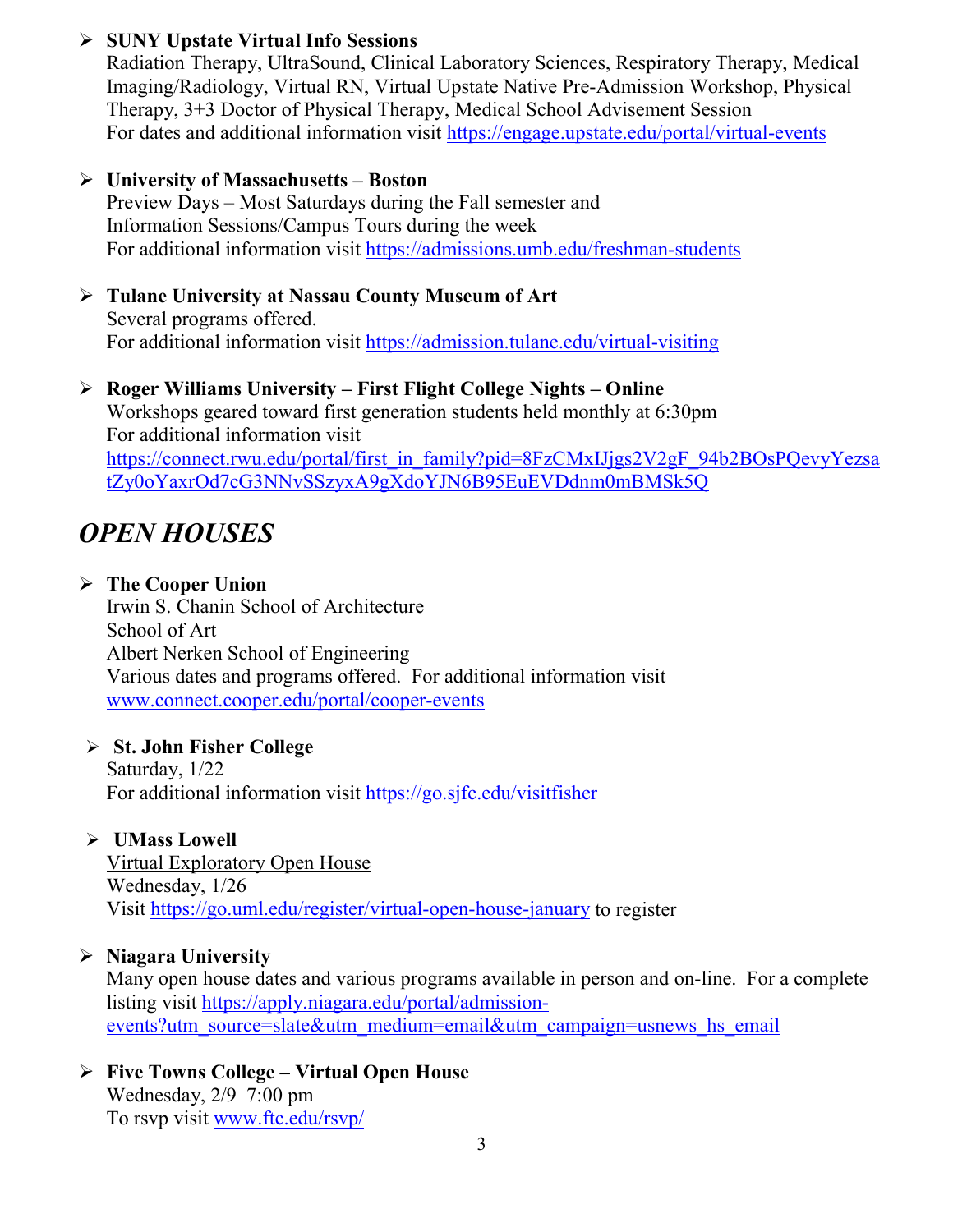# *VIRTUAL COLLEGE CAMPUS TOURS*

- $\triangleright$  Many colleges have registered with the following websites to provide students and families with virtual campus tours. Be sure to check them out!
	- o [www.campustours.com](http://www.campustours.com/)
	- o [www.youvisit.com](http://www.youvisit.com/)
	- o [www.ecampustours.com](http://www.ecampustours.com/)

# *COLLEGE FAIRS/SPECIAL PROGRAMS*

# **The Princeton Review SAT and ACT and AP Prep and Tutoring**

SAT and ACT Tests are around the corner! Don't miss the opportunity to register for virtual prep courses through our partnership with The Princeton Review.

 \*For complete course schedules, visit [www.princetonreview.com/huntingtonhs](http://www.princetonreview.com/huntingtonhs) or call (800) 2REVIEW. Huntington High School students receive a 30% discount off ALL Courses, including AP, SAT and ACT courses

# **Huntington Learning Center ACT/SAT Practice Test – Martin Luther King Day**

Monday, 1/17 Noon and 3:30pm – each 3 hour tests \$75.00 (Normally \$195.00) Huntington Learning Center of East Northport To reserve a spot call 631-462-6940 or email [ntc@hlcmail.com](mailto:ntc@hlcmail.com)

# **SCAD Virtual Workshops**

Crisis & Creativity: Fashion From One Pandemic To Another – 1918 To Now Friday, 1/14 4:00 pm From Stage To Screen: The Dramatic Elements Friday, 1/21 4:00 pm Sneak Preview Into The Business Of Beauty & Fragrance Industry Friday, 1/28 4:00 pm For additional information visit [https://www.scad.edu/admission/admission-events-near](https://www.scad.edu/admission/admission-events-near-you?tab=2)[you?tab=2](https://www.scad.edu/admission/admission-events-near-you?tab=2)

# **USA Gap Year Fairs**

Connect with gap year program providers, counselors, alumni, and college admission representatives at virtual and in-person events to learn everything you need to know about taking a gap year, including gap year scholarships.

Check out this link for additional information, [https://www.gooverseas.com/gap-year/usa](https://www.gooverseas.com/gap-year/usa-fairs/schedule)[fairs/schedule](https://www.gooverseas.com/gap-year/usa-fairs/schedule)

Events are scheduled from January  $11<sup>th</sup>$  through February  $1<sup>st</sup>$ .

**Savannah College of Art and Design**

Virtual workshops: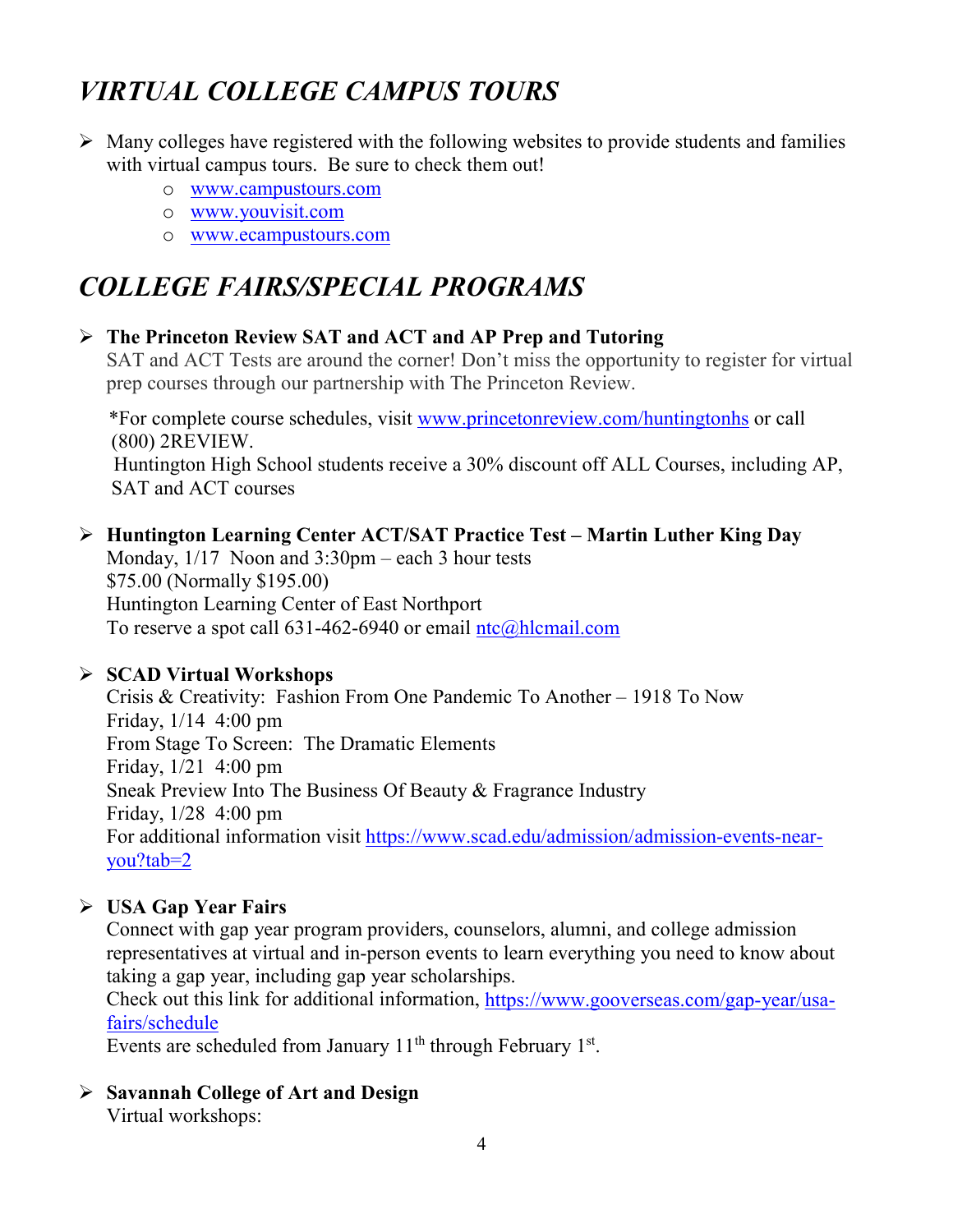- January 14<sup>th</sup>, 4pm: Crisis and Creativity: Fashion from One Pandemic to Another 1918-now Register via,<https://admission.scad.edu/forms/workshopDay?evtId=27753>
- January 21<sup>st</sup>, 4pm: From State to Screen: The Dramatic Elements Register via,<https://admission.scad.edu/forms/workshopDay?evtId=27734>
- January  $28<sup>th</sup>$ , 4pm: Sneak Preview into the Business of Beauty and Fragrance Industry
	- Register via,<https://admission.scad.edu/forms/workshopDay?evtId=27735>
- View a complete list of upcoming virtual SCAD workshops and online chats: <https://www.scad.edu/admission/admission-events-near-you?tab=2>

# *FINANCIAL AID/SCHOLARSHIPS*

# *CSS PROFILE (AVAILABLE 10/1/2021)*

If one of your colleges requires the CSS Profile, you must complete the profile online via [www.cssprofile.collegeboard.org.](http://www.cssprofile.collegeboard.org/) The Profile assists colleges in awarding private scholarships and grants. The Profile can only be accessed online.

# *FAFSA Free Application for Federal Student Aid- (AVAILABLE 10/1/2021)*

- The FAFSA is the form used by all two- and four-year colleges, universities and career schools for the awarding of [federal student aid](http://studentaid.ed.gov/students/publications/student_guide/2010-2011/english/typesofFSA_grants.htm) and most state and college aid. Students should apply as soon as possible online via [www.studentaid.gov.](http://www.studentaid.gov/)
- Sign up for your **Federal Student Aid ID # NOW! Both Students and Parents need to have an FSA ID**. Visit [www.studentaid.gov/fsa-id/sign-in/landing](http://www.studentaid.gov/fsa-id/sign-in/landing) to do so.

# **Scholarships.com**

Register today at [www.scholarships.com](http://www.scholarships.com/) to receive **FREE** scholarship information

# **Fastweb.com**

Register today at [www.fastweb.com](http://www.fastweb.com/) to receive **FREE** scholarship information.

# **My College Dollars**

Register today at [www.mycollegedollars.com](http://www.mycollegedollars.com/) to receive **FREE** scholarship information.

# **Scholarships**

 Visit the websites below for scholarship opportunities: [www.connections101.com](http://www.connections101.com/) [www.scholarships4students.com](http://www.scholarships4students.com/) [www.fastweb.com](http://www.fastweb.com/) [www.scholarshipexperts.com](http://www.scholarshipexperts.com/) [www.scholarships.com](http://www.scholarships.com/) [www.finaid.org](http://www.finaid.org/)

# **NYS Regents Awards for Children of Deceased and Disabled Veterans**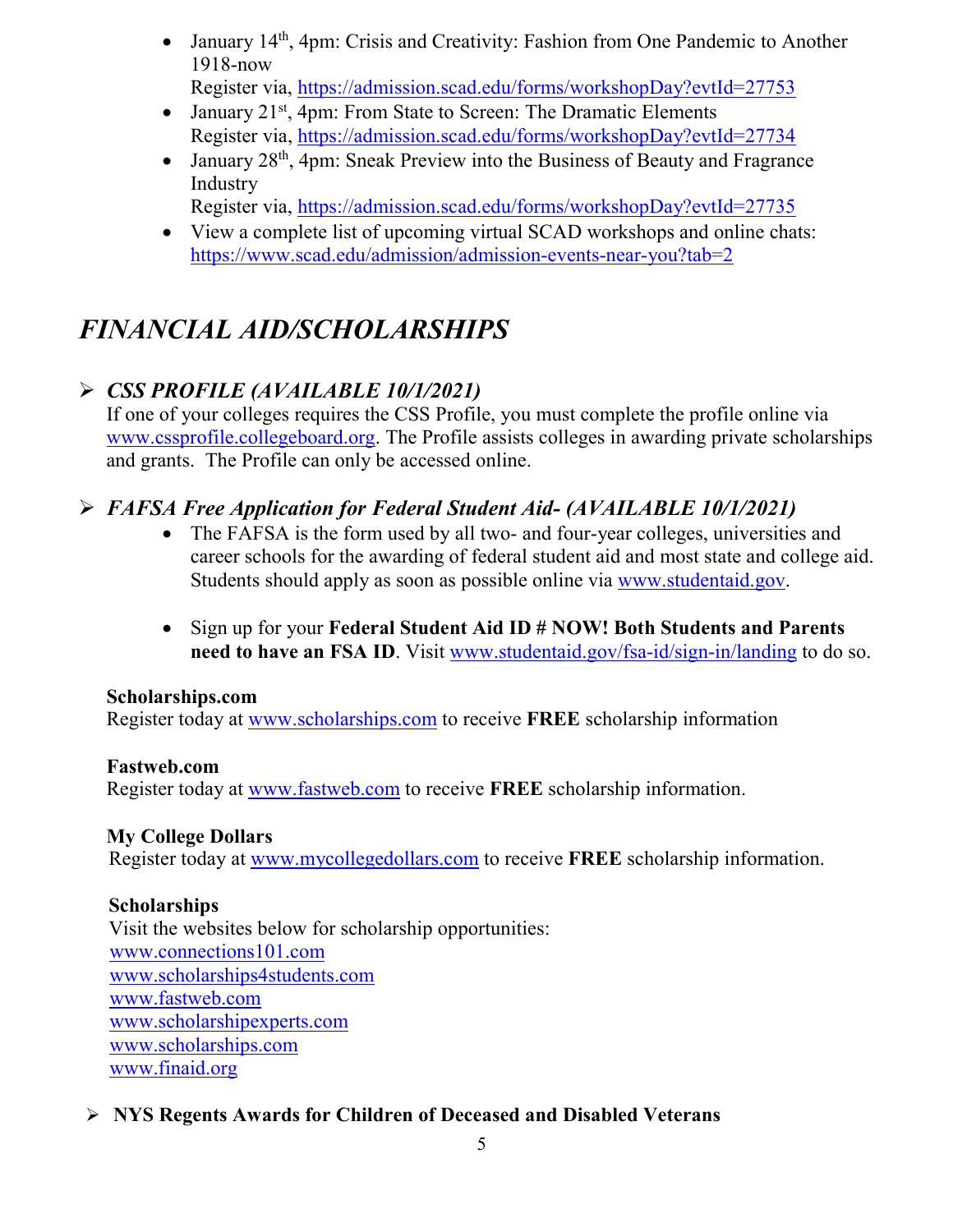Provides \$450 per year to students whose parent(s) served in the U.S. Armed Forces during specified periods of war or national emergency and, as a result of service, either died, suffered a 40% or more disability, was classified as missing in action, or was a prisoner of war. The veteran must currently be a New York State resident or have been a New York State resident at the time of death or classification as missing in action. For additional information visit <https://www.hesc.ny.gov/pay-for-college/military-corner.html>

# **NYS Military Enhanced Recognition Incentive and Tribute (MERIT)**

The Military Enhanced Recognition Incentive and Tribute (MERIT) Scholarship provides financial aid to children, spouses and financial dependents of members of the United States Armed Forces or state organized militia who, at any time on or after August 2, 1990, while New York State residents, died or became severely and permanently disabled while performing their military duties, whether in combat or not. For additional information visit <https://www.hesc.ny.gov/pay-for-college/military-corner.html>

# **NYS STEM Incentive Program**

Provides full SUNY or CUNY tuition scholarship for top 10 percent of NYS high school students if pursuing STEM degree and work in a STEM field in NYS for 5 years. For additional information visit [www.hesc.ny.gov](http://www.hesc.ny.gov/)

# **NYS Math & Science Teaching Incentive Scholarship**

Offered for students to pursue careers in secondary math and science teachers. For more information visit [www.hesc.ny.gov](http://www.hesc.ny.gov/)

 **NYS Teacher Education Assistance for College and Higher Education (TEACH) Grant** Grants up to \$4,000.00 per year to students in exchange for service at public or private elementary or secondary schools that serve students from low-income families. For more information visit [www.hesc.ny.gov](http://www.hesc.ny.gov/) 

# **NYS Tuition Assistance Program (TAP)**

Helps eligible NY residents pay tuition at approved schools in NYS. Annual TAP awards can be up to \$5,665.00. Because TAP is a grant – it does not have to be paid back. For additional information visit [www.hesc.ny.gov/tap](http://www.hesc.ny.gov/tap)

# **NYS Excelsior Scholarship**

The program covers tuition for eligible SUNY and CUNY students whose families who earn \$125,000. For additional information visit [www.hesc.ny.gov/](http://www.hesc.ny.gov/)excelsior

# **NYS Dream Act**

The Senator Jose Peralta NYS DREAM Act (DREAM Act) allows undocumented and other eligible students to apply for New York State financial aid. Students who meet the NYS DREAM Act's eligibility requirements for high school attendance, high school completion, instate SUNY or CUNY tuition, and citizenship or immigration status will be able to apply for one or more NYS student financial aid programs. For additional information visit [www.hesc.ny.gov/dream](http://www.hesc.ny.gov/dream)

# **NYS Enhanced Tuition Award**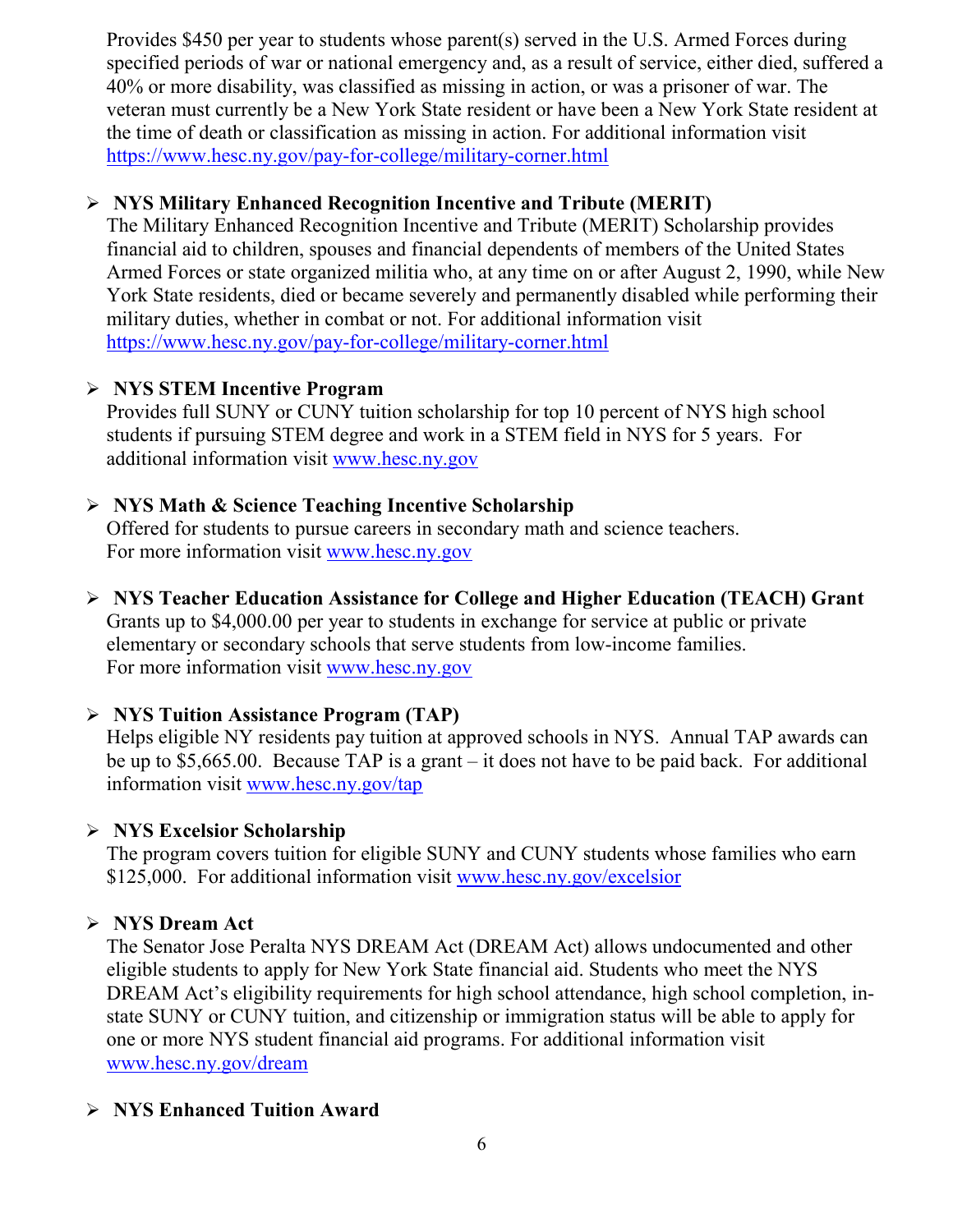This program enables NY students attending private not-for-profit colleges in NY to receive financial assistance to complete their college degree. The program provides a maximum award of \$6,000, requires participating private colleges to provide a match and freeze student tuition for the duration of the award – maximizing the financial benefit to the student. For additional information visit [www.hesc.ny.gov](http://www.hesc.ny.gov/)

#### **Scholarship Opportunities for African American Students** For Additional information visit [www.scholarshiplibrary.com/index\\_php?title=Category:African\\_American&pageuntil=CSF-](http://www.scholarshiplibrary.com/index_php?title=Category:African_American&pageuntil=CSF-%20%20%20McCall+Educational+Foundation#mw-pages)[McCall+Educational+Foundation#mw-pages](http://www.scholarshiplibrary.com/index_php?title=Category:African_American&pageuntil=CSF-%20%20%20McCall+Educational+Foundation#mw-pages)

# **College Board Scholarship Opportunities**

Various scholarship opportunities available. For additional information visit [https://opportunity.collegeboard.org/home?SFMC\\_cid=EM383801&rid=47436562](https://opportunity.collegeboard.org/home?SFMC_cid=EM383801&rid=47436562)

#### **The Joan Aboff Memorial Art Scholarship, 2022 Application Due Date – February 22, 2022**

(For Town of Huntington residents only)

**The Joan Aboff Memorial Art Scholarship is a competitive visual arts scholarship to Usdan; Summer Camp for the Arts.** It is for 10th and 11th grade students residing in the town of Huntington. The scholarship is funded by the Aboff family.

The scholarship is to Usdan; Summer Camp for the Arts for the 4 Week Session B and will be specifically for the Portfolio Development class. It has a value of \$4600.00.

Download details on the scholarship and the endorsement form and to apply visit <https://form.jotform.com/213255518182050>

#### **Rea Jacobs Scholarship for Dance 2022 Application Due Date – May 2, 2022**

**The Rea Jacobs Scholarship for Dance** is a competitive scholarship for Nassau and Suffolk High School Graduating Seniors who are pursuing a four year college degree with a major or minor in Dance. The scholarship is funded by the Long Island Dance Consortium and the Jacobs Family. One award of \$1000 will be given in 2022.

\*The winner will be invited to perform with member companies of the Long Island Dance Consortium in "Celebration of Dance" at the Summer Arts Festival in Heckscher Park in 2022. Download details on the scholarship and the endorsement form and to apply visit <https://form.jotform.com/213263812584153>

#### **Sandi Bloomberg Scholarship for Dance 2022 Application Due Date – May 2, 2022**

**The Sandi Bloomberg Scholarship for Dance** is a competitive scholarship for Suffolk & Nassau High School Graduating Seniors who are considering furthering their education in dance, but not necessarily in an accredited program. One award of \$1,000 will be given in 2022. This scholarship is funded by Sandi Bloomberg.

\*The winner will be invited to perform with member companies of the Long Island Dance Consortium in "Celebration of Dance" at the Summer Arts Festival in Heckscher Park in 2022. Download details on the scholarship and the endorsement form and to apply visit <https://form.jotform.com/213263919041149>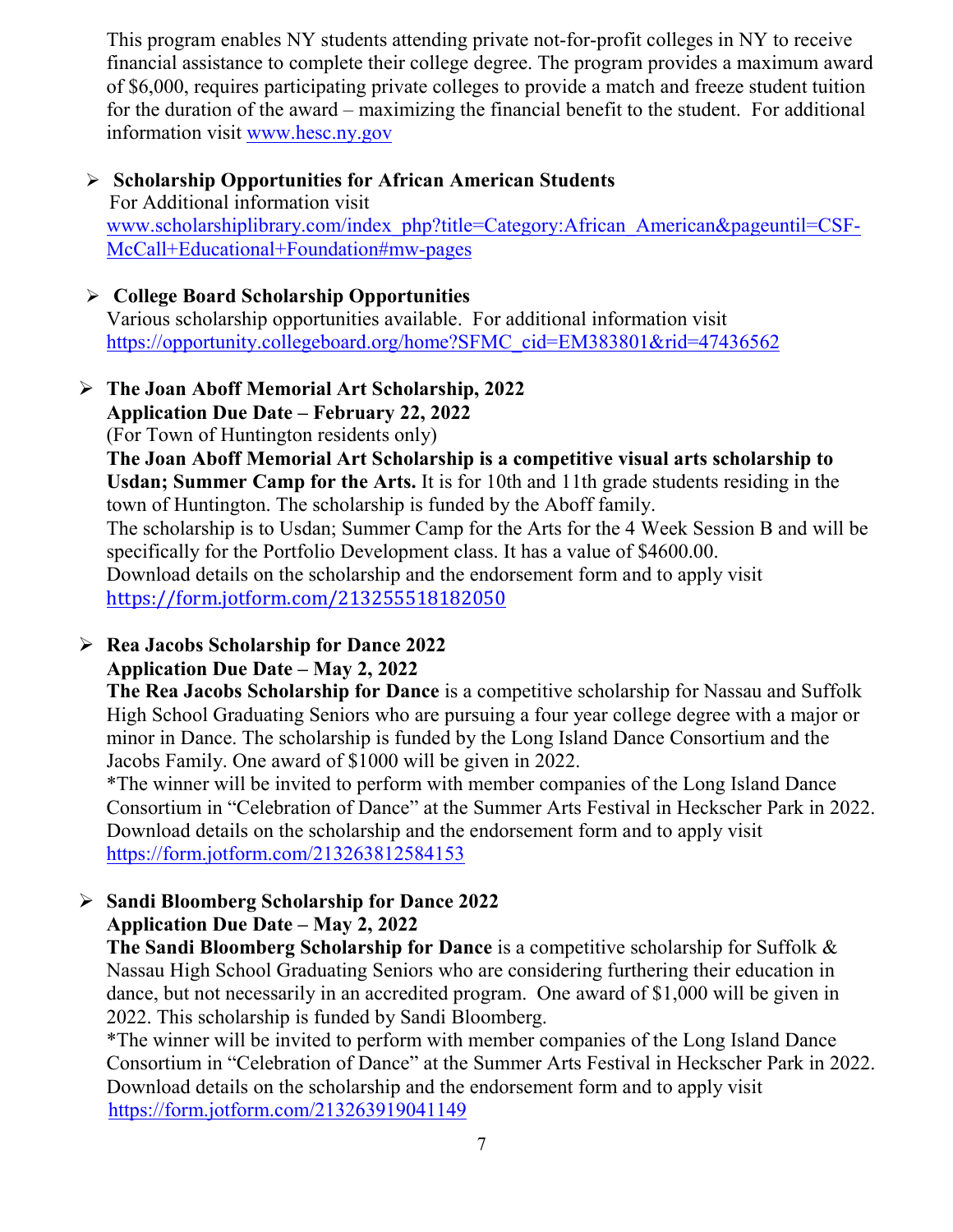# *SUMMER PROGRAMS*

# **Mercy College Business Honors Program**

Three One-Week Sessions To Choose From June  $26 -$  July 2 July  $10 -$ July  $16$ July 24 – July 30

Rising Seniors can experience college first-hand during this week-long, action packed summer program. Learn about leadership and business careers from an Executive faculty who have worked at top global companies.

For additional information visit [www.mercy.edu/business/leadership/academy](http://www.mercy.edu/business/leadership/academy)

# **Landmark College**

On-line or On-Campus Programs Offered For additional information visit [www.landmark.edu/summer](http://www.landmark.edu/summer)

# **Bank of America – Student Leader Program**

This program is for current Juniors and Seniors Work as paid intern at a local nonprofit for eight weeks Attend the weeklong Student Leaders Summit in Washington, DC Develop leadership and career skills Connect with like-minded students from your own community and across the country. Apply from November 1, 2021 through January 28, 2022 Visit [www.bankofamerica.com/studentleaders](http://www.bankofamerica.com/studentleaders) for additional information.

# **Boston University**

Five pre-college programs – providing rigorous and collaborative college life experiences that will enable students to gain a strong sense of their personal and academic potential. \*High School Honors – (6-week program) \*RISE Internship/Practicum – (6-week program) \*Academic Immersion (AIM) – (3-week program) \*Summer Challenge – (2-week program) \*Summer Preview – (1-week program) For additional information visit [www.bu.edu/summer/highschool](http://www.bu.edu/summer/highschool)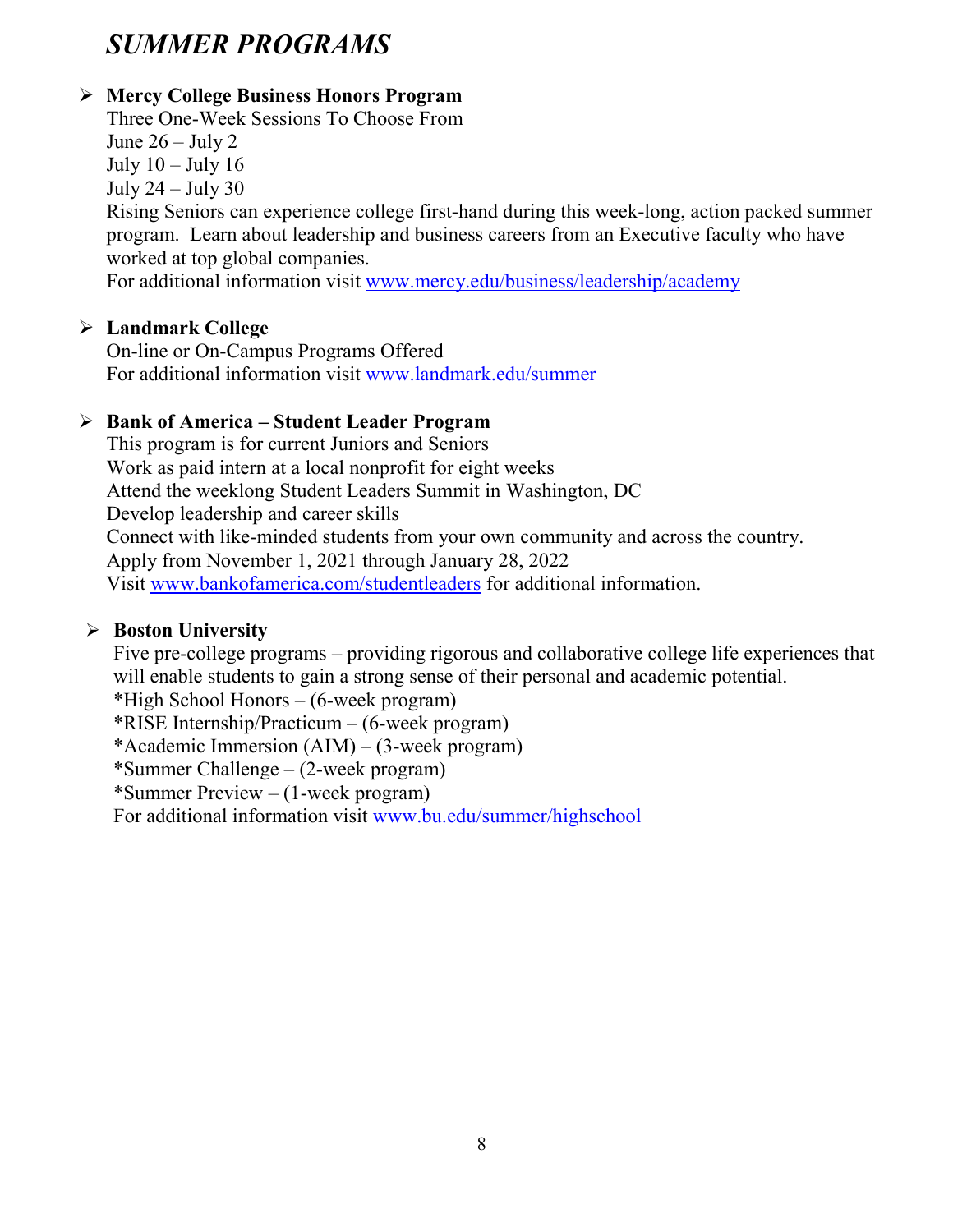

# *La Oficina de Universidad Friday Flyer 7 de Enero de 2022*

#### **Estudiantes de grado 12:**

- Asegúrese de enviar todas las cartas de aceptación de la universidad y becas a la Oficina de la Universidad.
- $\triangleright$  Si desea que sus aceptaciones se publiquen en el tablero de anuncios de I Got In, deberá completar este formulario, <https://forms.gle/JbwMiNtxYA8y8PQN8>
- ≻ Si no está seguro de sus planes futuros o aún necesita enviar solicitudes para la universidad, ¡haga una cita con la Sra. Walsh lo antes posible!
- Únase al aula de Google de College Office lo antes posible si aún no lo ha hecho. El código de la clase es: **gpnvrjt**. Una vez conectado, encontrará una gran cantidad de material a su disposición, desde guías prácticas, videos útiles y documentos, así como una lista de las próximas visitas a universidades virtuales programadas solo para estudiantes de Huntington High School.
- Como recordatorio, asegúrese de registrarse en la cuenta Remind de la Clase de Orientación de 2022 con el código de clase **@ 8d27kc** para que reciba mensajes importantes del Departamento de Orientación. Además, inicie sesión en su cuenta de Naviance y asegúrese de que la dirección de correo electrónico que aparece sea su correo electrónico personal. ¡Su dirección de correo electrónico de HUFSD no es un correo electrónico activo y sin su dirección de correo electrónico personal no recibirá mensajes importantes de Guidance!

#### **Estudiantes de grado 11**:

- Únase al aula de Google de la Oficina de Universidad lo antes posible si aún no lo ha hecho. El código de la clase es: **jilda7q**. Una vez conectado, encontrará una gran cantidad de material a su disposición, desde guías prácticas, videos útiles y documentos, así como una lista de las próximas visitas a universidades virtuales programadas solo para estudiantes de Huntington High School.
- Como recordatorio, asegúrese de registrarse en la cuenta Remind de la Clase de Consejería de 2023 con el código de clase **@mrsbrunon** para que reciba mensajes importantes del Departamento de Consejería. Además, inicie sesión en su cuenta de Naviance y asegúrese de que la dirección de correo electrónico que aparece sea su correo electrónico personal. ¡Su dirección de correo electrónico de HUFSD no es un correo electrónico activo y sin su dirección de correo electrónico personal no recibirá mensajes importantes de Guidance!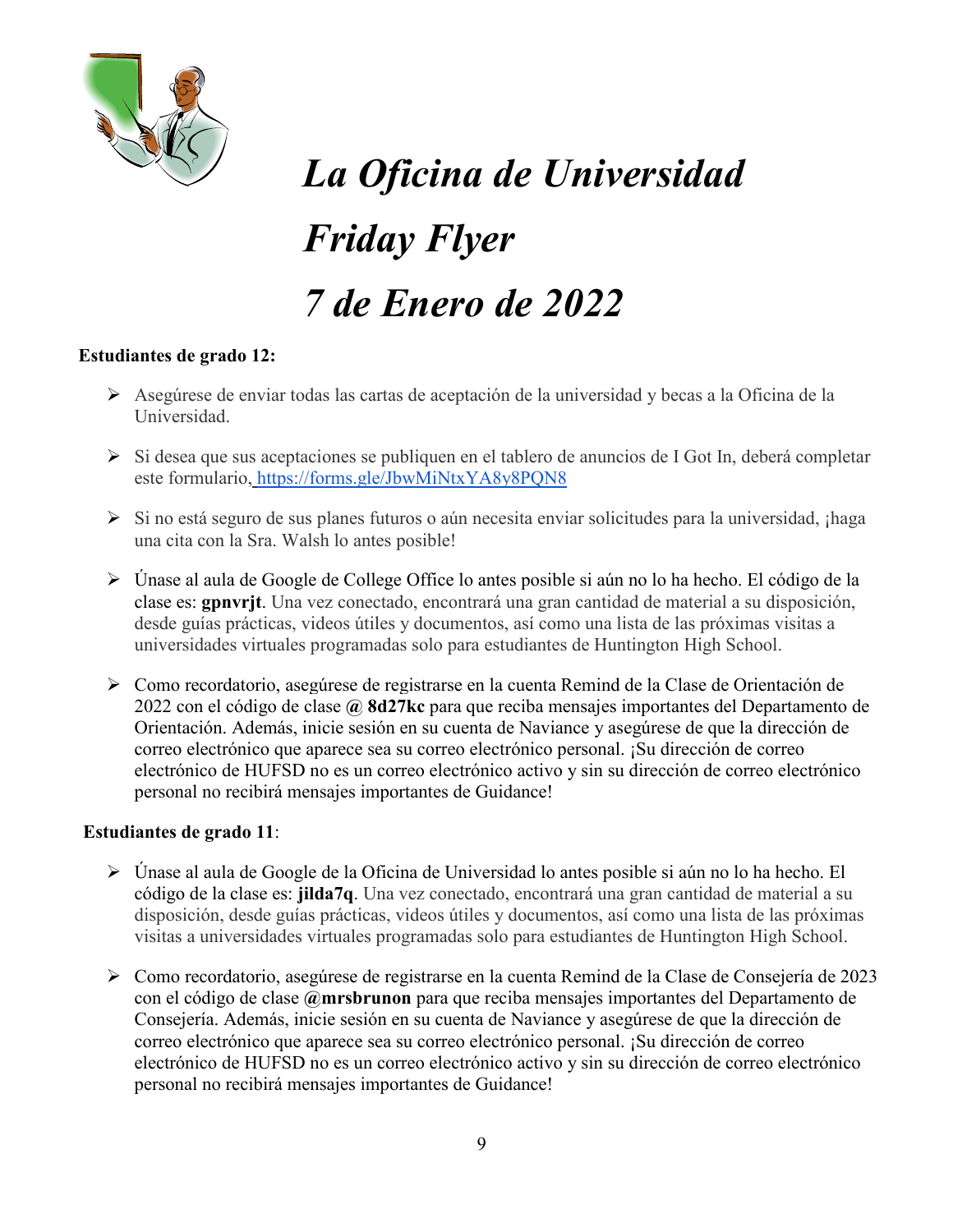# *PRÓXIMAS PRUEBAS ESTANDARIZADAS*

# **Fechas de los exámenes SAT y de las pruebas de materias (fechas límite de inscripción)**

| 12 de marzo | inscribirse antes del 11 de febrero (3/1 con el cargo de demora) |
|-------------|------------------------------------------------------------------|
| 7 de mayo   | inscribirse antes del 8 de abril (4/26 con el cargo de demora)   |
| 4 de junio  | inscribirse antes del 5 de mayo (5/25 con el cargo de demora)    |

Para registrarse: [www.collegeboard.org](http://www.collegeboard.org/)

# **Fechas de los exámenes ACT (plazos de inscripción)**

| 12 de febrero | inscríbase antes del 7 de enero $(1/21 \text{ con el cargo por demora})$   |
|---------------|----------------------------------------------------------------------------|
| 2 de abril    | inscríbase antes del 25 d febrero $(3/11 \text{ con el cargo por demora})$ |
| 11 de junio   | inscríbase antes del 6 de mayo (5/20 con el cargo por demora)              |
| 16 de julio   | inscríbase antes del 17 de junio (6/4 con el cargo por demora)             |
|               | *** No ACT de julio disponible en NY ***                                   |

Para registrarse: [www.actstudent.org](http://www.actstudent.org/)

# *PRÓXIMOS EVENTOS*

#### **Dia de los Graduados**

19 de Enero a las 7 p.m. a través de zoom

Ex-alumnos de la Escuela Secundaria de Huntington de las clases de 2020 y 2021 platicaran diversos temas, incluyendo:

- · El proceso de solicitud de ayuda financiera y admision a la universidad
- La transición a la universidad desde la escuela secundaria
- · Decidir sobre una especialidad
- · Deportes y clubes
- · Internado en los dormitorios o desplazamientos diarios
	- Universidad durante COVID 19

\*\* Sala de reuniones para familias de habla hispana estara disponible \*\*

Únase a Zoom Meeting

[https://E2CCB-GST.zoom.us/j/98429394351?pwd=NUM3bCtaTVJUVWVoclZxZC9qRzJIUT09](https://e2ccb-gst.zoom.us/j/98429394351?pwd=NUM3bCtaTVJUVWVoclZxZC9qRzJIUT09)

ID de reunión: 984 2939 4351

Código de acceso: 685730

Un toque móvil

+16468769923 ,, 98429394351 # US (Nueva York) 16465189805`` 98429394351 # US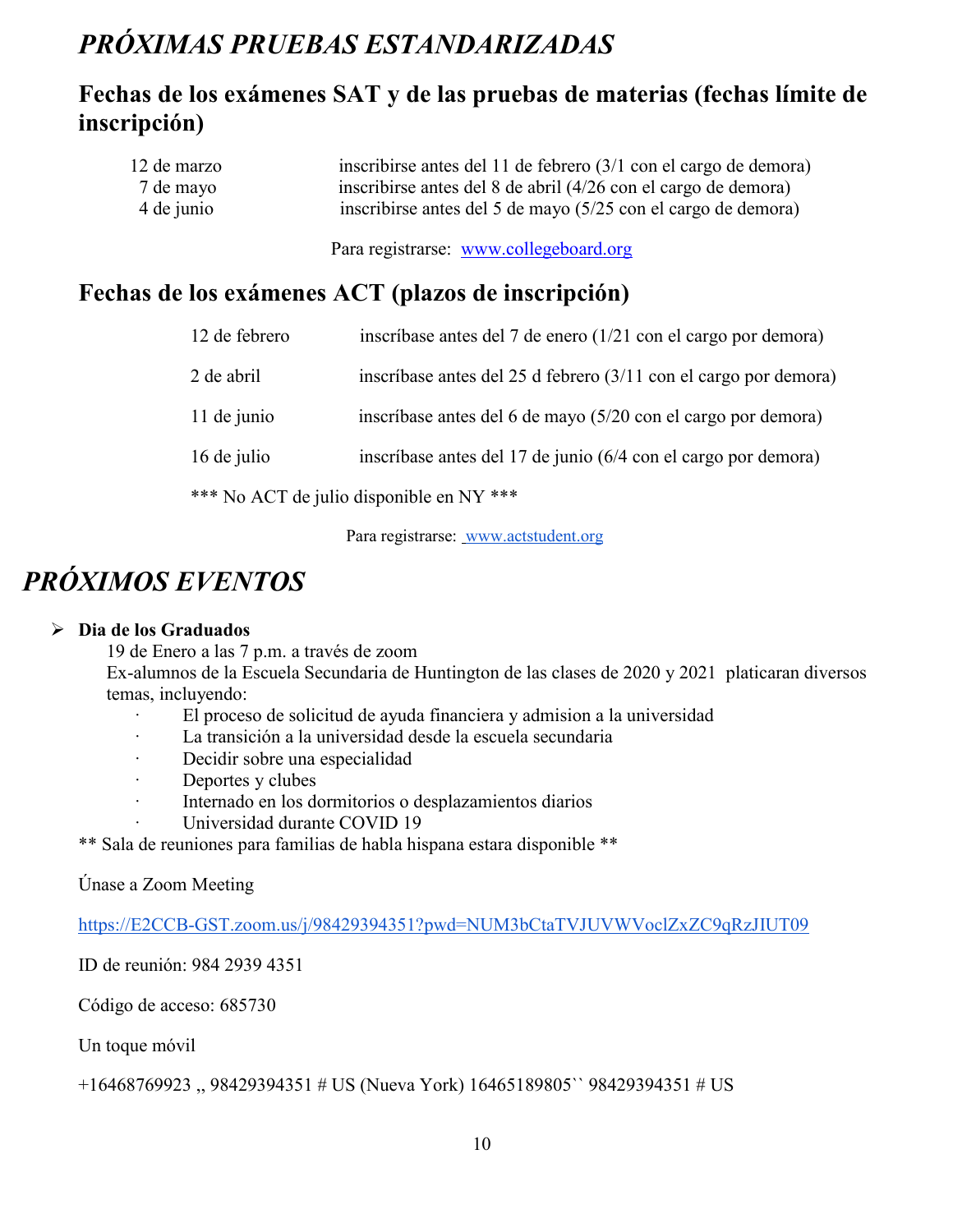+ (Nueva York)

Marque por su ubicación

+1646876 9923 EE. UU. (Nueva York)

+1646518 9805 EE. UU. (Nueva York)

ID de la reunión: 984 2939 4351

# *SESIONES INFORMATIVAS*

#### • **SUNY Upstate Virtual Info Sessions**

Terapia de Radiacion, UltraSound, Ciencias de Laboratorio Clinico, Respiratory Therapy, Medical Imaging/Radiology, Virtual RN, Virtual Upstate Native Pre-Admission Workshop, Physical Therapy, 3+3 Doctor of Physical Therapy, Medical School Advisement Session For dates and additional information visit<https://engage.upstate.edu/portal/virtual-events>

#### • **University of Massachusetts – Boston**

Dias de vistazo – Casi todos los sábados durante el semestre de otoño y sesiones de información/recorridas del campus durante la semana Para información adicional visite<https://admissions.umb.edu/freshman-students>

#### **Universidad de Chicago**

Sesiones informativas virtuales y en persona Visitas virtuales y en persona Para obtener información adicional, visite <https://collegeadmissions.uchicago.edu/visit>

# **Tulane University at Nassau County Museum of Art**

Hay muchos programas disponibles. Para información adicional visite <https://admission.tulane.edu/virtual-visiting>

# **The Cooper Union**

Irwin S. Chanin Escuela de Arquitectura Escuela de Arte Albert Nerken Escuela de Ingeniería Ofertas de varias fechas y programas. Para información adicional visite [www.connect.cooper.edu/portal/cooper-events](http://www.connect.cooper.edu/portal/cooper-events)

#### **UMass Lowell**

Casa Abierta Explorativa Vrtual Miércoles, 1/26 Visite<https://go.uml.edu/register/virtual-open-house-january> para registrarse

# **St. John Fisher College**

Sabado, 22 de Enero Para información adicional visite<https://go.sjfc.edu/visitfisher>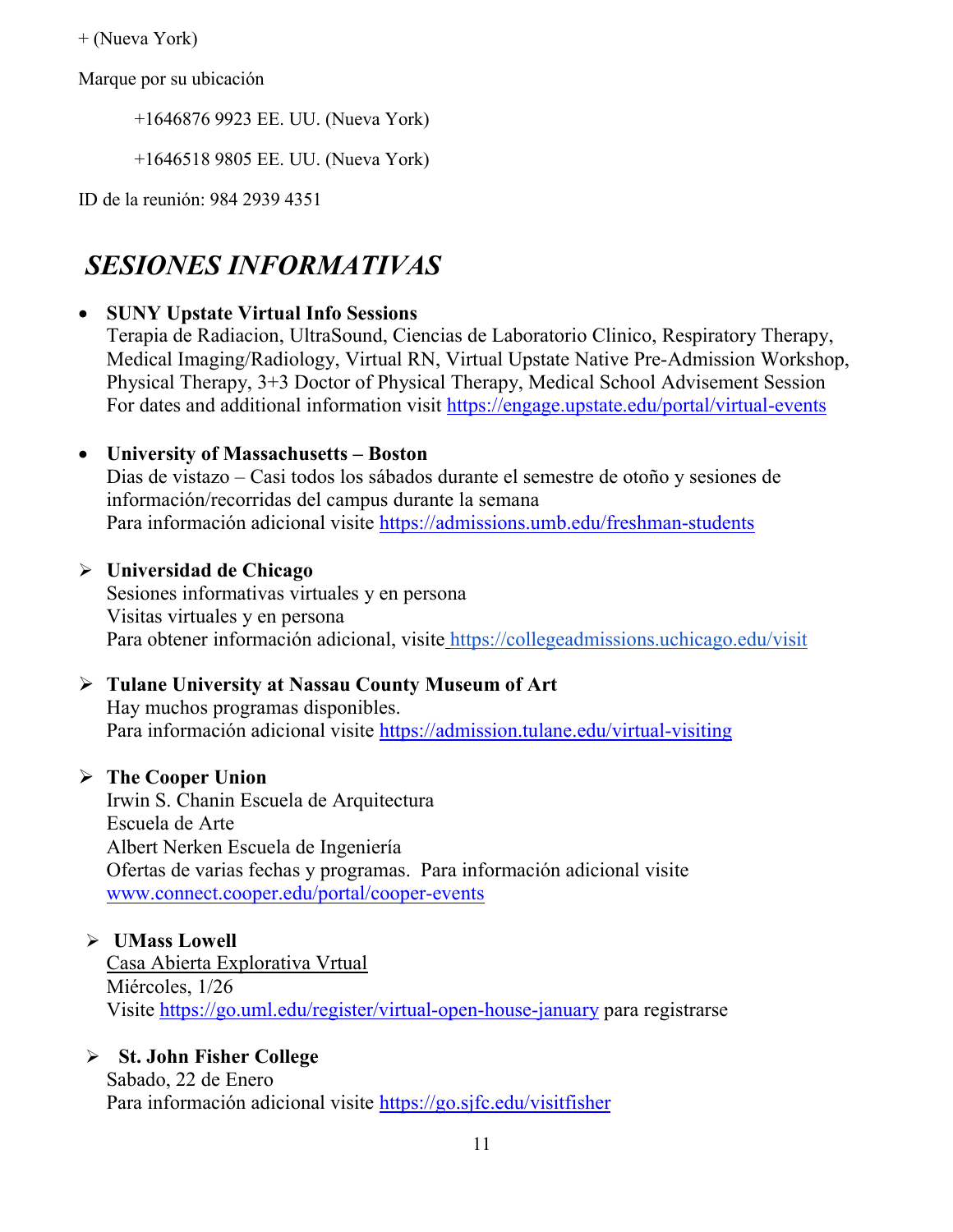# **Niagara University**

Hay muchas casas abiertas y varios programas disponibles en persona o en línea. Para una lista completa visite [https://apply.niagara.edu/portal/admission](https://apply.niagara.edu/portal/admission-events?utm_source=slate&utm_medium=email&utm_campaign=usnews_hs_email)[events?utm\\_source=slate&utm\\_medium=email&utm\\_campaign=usnews\\_hs\\_email](https://apply.niagara.edu/portal/admission-events?utm_source=slate&utm_medium=email&utm_campaign=usnews_hs_email)

 **Roger Williams University – Noche de Primer Vuelo a la Universidad – En línea** Talleres para los estudiantes de primera generación a la Universidad será llevado a cabo mensualmente a las 6:30pm Para información adicional visite [https://connect.rwu.edu/portal/first\\_in\\_family?pid=8FzCMxIJjgs2V2gF\\_94b2BOsPQevyYezsa](https://connect.rwu.edu/portal/first_in_family?pid=8FzCMxIJjgs2V2gF_94b2BOsPQevyYezsatZy0oYaxrOd7cG3NNvSSzyxA9gXdoYJN6B95EuEVDdnm0mBMSk5Q)

[tZy0oYaxrOd7cG3NNvSSzyxA9gXdoYJN6B95EuEVDdnm0mBMSk5Q](https://connect.rwu.edu/portal/first_in_family?pid=8FzCMxIJjgs2V2gF_94b2BOsPQevyYezsatZy0oYaxrOd7cG3NNvSSzyxA9gXdoYJN6B95EuEVDdnm0mBMSk5Q)

 **Five Towns College – Casa Abierta Virtual** Miercoles, 2/9 7:00 pm Para responder visite [www.ftc.edu/rsvp/](http://www.ftc.edu/rsvp/)

# *EXCURSIONES VIRTUALES AL CAMPUS UNIVERSITARIO*

- $\triangleright$  Muchas universidades se han registrado en los siguientes sitios web para ofrecer a los estudiantes y sus familias recorridos virtuales por el campus. ¡Asegúrate de echarles un vistazo!
	- o [www.campustours.com](http://www.campustours.com/)
	- o [www.youvisit.com](http://www.youvisit.com/)
	- o [www.ecampustours.com](http://www.ecampustours.com/)

# *FERIAS UNIVERSITARIAS / PROGRAMAS ESPECIALES*

 **The Princeton Review Tutoría y Preparación para los exámenes de SAT and ACT y AP**  Los exámenes de SAT and ACT están a la vuelta de la esquina. No se pierda esta oportunidad para inscribirse a los cursos de preparación virtuales por medio de nuestra relación con The Princeton Review.

 \*Para el horario complete de cursos, visite [www.princetonreview.com/huntingtonhs](http://www.princetonreview.com/huntingtonhs) o llame (800) 2REVIEW.

Los estudiantes de Huntington High School recibirán un 30% de descuento para TODOS los cursos, incluyendo los cursos de AP, SAT and ACT.

# **Examen de práctica de Huntington Learning Center ACT / SAT - Durante el Día de Martin Luther King**

Lunes, 1/17 de 12:00 p.m. a 3:30 pm - cada examen de 3 horas \$ 75.00 (normalmente \$ 195.00) Huntington Learning Center de East Northport Para hacer reservación, llame al 631-462-6940 o correo electrónico ntc@hlcmail.com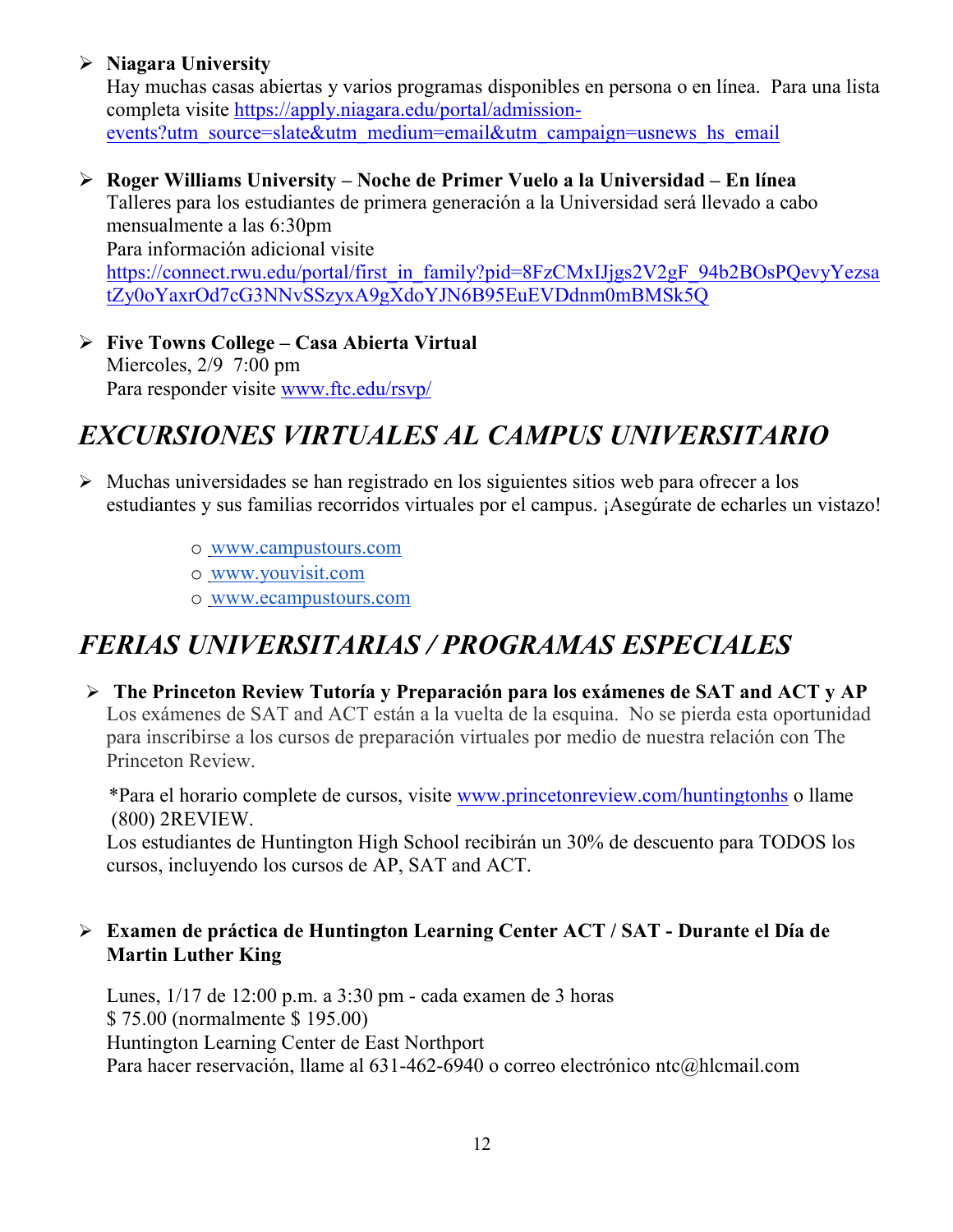#### **Talleres virtuales de SCAD**

Crisis y creatividad: moda de una pandemia a otra: desde el año 1918 hasta ahora

Viernes, 1/14 4:00 pm

Del escenario a la pantalla: los elementos dramáticos

Viernes 1/21 4:00 pm

Vista previa del negocio de la belleza y la industria de las fragancias

Viernes, 1/28 4:00 p. m.

Para obtener información adicional, visite [https://www.scad.edu/admission/admission-events-near](https://www.scad.edu/admission/admission-events-near-you?tab=2)[you?tab=2](https://www.scad.edu/admission/admission-events-near-you?tab=2)

# **Feria del Ano de Pausa a la Universidad EE.UU.**

Conéctese con proveedores del programa, consejeros, graduados, y representantes de admisión de Universidad en modo virtual y en persona para aprender todo que necesita saber acerca del ano de pausa a la universidad, incluyendo becas.

Verifique el enlace para información adicional, [https://www.gooverseas.com/gap-year/usa](https://www.gooverseas.com/gap-year/usa-fairs/schedule)[fairs/schedule](https://www.gooverseas.com/gap-year/usa-fairs/schedule)

Eventos serán programados desde el 11 de enero al 1 de febrero.

#### **Savannah College of Art and Design**

Talleres Virtuales:

·14 de Enero 4 p.m.: Crisis y creatividad: Moda Una pandemia a otra del 1918-ahora Regístrese por medio de, <https://admission.scad.edu/forms/workshopDay?evtId=27753>

· 21 de Enero, 4:00 p.m.: desde el estado a la pantalla: Los Elementos Dramáticos Regístrese por media de, <https://admission.scad.edu/forms/workshopDay?evtId=27734> 28 de Enero a las 4:00 p.m. Vista previa del negocio de la industria de la belleza y las fragancias

Regístrese a través de, <https://admission.scad.edu/forms/workshopDay?evtId=27735> · Vea una lista completa de los próximos talleres virtuales de SCAD y chats en línea:

<https://www.scad.edu/admission/admission-events-near-you?tab=2>

# **Beca Rea Jacobs para Danza 2022**

Historial de solicitud - 2 de mayo de 2022

La Beca Rea Jacobs para Danza es una beca competitiva para graduados de grado 12 de escuelas en Nassau y Suffolk que están cursando un título universitario de cuatro años con danza grande o pequeña. La beca está financiada por el Long Island Dance Consortium y la familia Jacobs. Se otorgará un premio de \$ 1000 en 2022.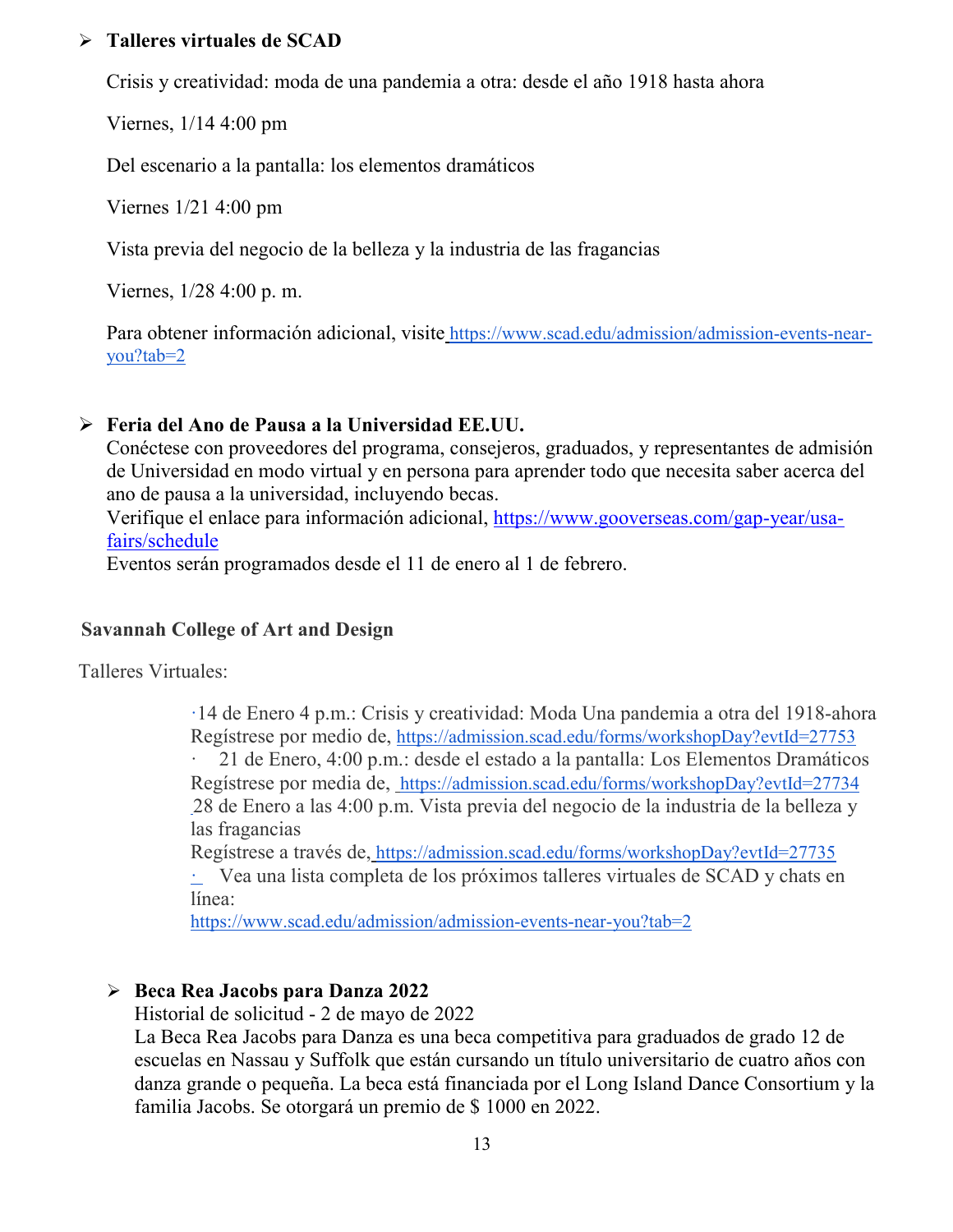\* Se invitará al ganador a unirse a los miembros de Long Island Dance Umbrella Celebration of Dance en la Exposición de Arte de Verano de Heckscher Park en 2022. <https://form.jotform.com/213263812584153>

# **Beca Sandi Bloomberg para Danza 2022**

#### Fecha de solicitud - 2 de mayo de 2022

La Beca Sandi Bloomberg para Danza es una beca competitiva para estudiantes del último año de Suffolk & Nassau High School que están considerando continuar su educación en danza, pero no necesariamente en un programa acreditado. Se otorgará un premio de \$ 1,000 en 2022. Esta beca está financiada por Sandi Bloomberg.

\* Se invitará al ganador a presentarse con compañías miembro del Long Island Dance Consortium en la "Celebración de la danza" en el Summer Arts Festival en Heckscher Park en 2022. Descargue los detalles de la beca y el formulario de respaldo y para postularse visite

# **[https: / /form.jotform.com/213263919041149](https://form.jotform.com/213263919041149)**

#### **Boston University**

Cinco programas preuniversitarios: brindan experiencias de vida universitaria rigurosas y colaborativas que permitirán a los estudiantes obtener un fuerte sentido de su potencial personal y académico.

- \* Honores de la escuela secundaria (programa de 6 semanas)
- \* Pasantía / Práctica RISE (programa de 6 semanas)
- \* Inmersión académica (AIM) (programa de 3 semanas)
- \* Desafío de verano (programa de 2 semanas)
- \* Vista previa de verano (Programa de 1 semana)

Para obtener información adicional, visite [www.bu.edu/summer/highschool](http://www.bu.edu/summer/highschool)

# *AYUDAS FINANCIERAS / BECAS*

# *PERFIL CSS (DISPONIBLE 10/1/2021)*

Si una d[e](http://www.collegeboard.org/) sus universidades requiere el perfil CSS, debe completar el perfil en línea a través de [www.cssprofile.collegeboard.org.](http://www.collegeboard.org/) El perfil ayuda a las universidades a otorgar becas y subvenciones privadas. Solo se puede acceder al perfil en línea.

# *Solicitud gratuita FAFSA de ayuda federal para estudiantes (DISPONIBLE 10/1/2021)*

 La FAFSA es el formulario utilizado por todas las facultades de dos y cuatro años, universidades y escuelas profesionales para la concesión desde [ayuda federal para](http://studentaid.ed.gov/students/publications/student_guide/2010-2011/english/typesofFSA_grants.htm)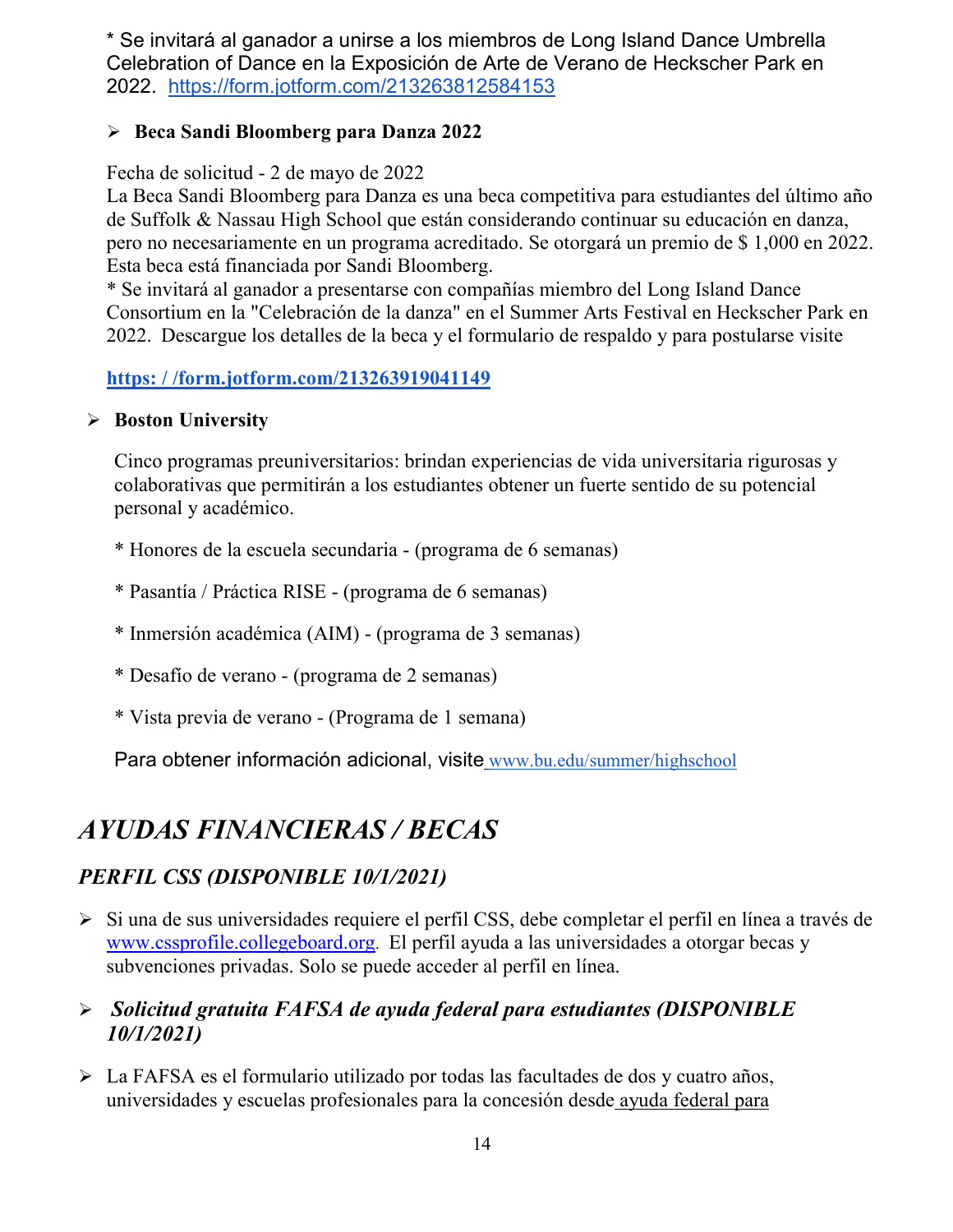[estudianteslas ayudas](http://studentaid.ed.gov/students/publications/student_guide/2010-2011/english/typesofFSA_grants.htm) y la mayoría estatales y universitarias. Los estudiantes deben presentar su solicitud lo antes posible en línea a través de [www.studentaid.gov.](http://www.studentaid.gov/)

 ¡Regístrese para obtener su **número de identificación de Ayuda Federal para Estudiantes AHORA! Tanto los estudiantes como los padres deben tener una identificación FSA**. Visita [www.studentaid.gov/fsa-id/sign-in/landing](http://www.studentaid.gov/fsa-id/sign-in/landing) para hacerlo.

#### **Scholarships.com**

Regístrese hoy en [www.scholarships.com](http://www.scholarships.com/) para recibir **GRATUITA sobre** información becas

#### **Fastweb.com**

Regístrese hoy en [www.fastweb.com](http://www.fastweb.com/) para recibir **GRATUITA sobre** información becas.

#### **Mis dólares universitarios**

Regístrese hoy en [www.mycollegedollars.com](http://www.mycollegedollars.com/) para recibir **GRATUITA sobre** información becas.

#### **Becas**

Visite los sitios web a continuación para conocer las oportunidades de becas:

[www.connections101.com](http://www.connections101.com/)

[www.scholarships4students.com](http://www.scholarships4students.com/)

[www.fastweb.com](http://www.fastweb.com/)

[www.scholarshipexperts.com](http://www.scholarshipexperts.com/)

[www.scholarships.com](http://www.scholarships.com/)

[www.finaid.org](http://www.finaid.org/)

#### **Premios NYS Regents para hijos de veteranos fallecidos y discapacitados**

Proporciona \$ 450 por año a los estudiantes cuyos padres sirvieron en las Fuerzas Armadas de los EE. UU. Durante períodos específicos de guerra o emergencia nacional y, como resultado del servicio, murieron, sufrieron un 40% o más discapacidad, fue clasificado como desaparecido en acción o fue prisionero de guerra. El veterano debe ser residente del estado de Nueva York o haber sido residente del estado de Nueva York en el momento de la muerte o ser clasificado como desaparecido en acción. Para obtener información adicional, visit[e](https://www.hesc.ny.gov/pay-for-college/military-corner.html) <https://www.hesc.ny.gov/pay-for-college/military-corner.html>

#### **Incentivo y Tributo de Reconocimiento Mejorado Militar (MERIT) del Estado de Nueva York**

Beca de Incentivo y Tributo de Reconocimiento Mejorado Militar (MERIT) proporciona ayuda financiera a los hijos, cónyuges y dependientes financieros de miembros de las Fuerzas Armadas de los Estados Unidos o milicias organizadas por el estado que, en cualquier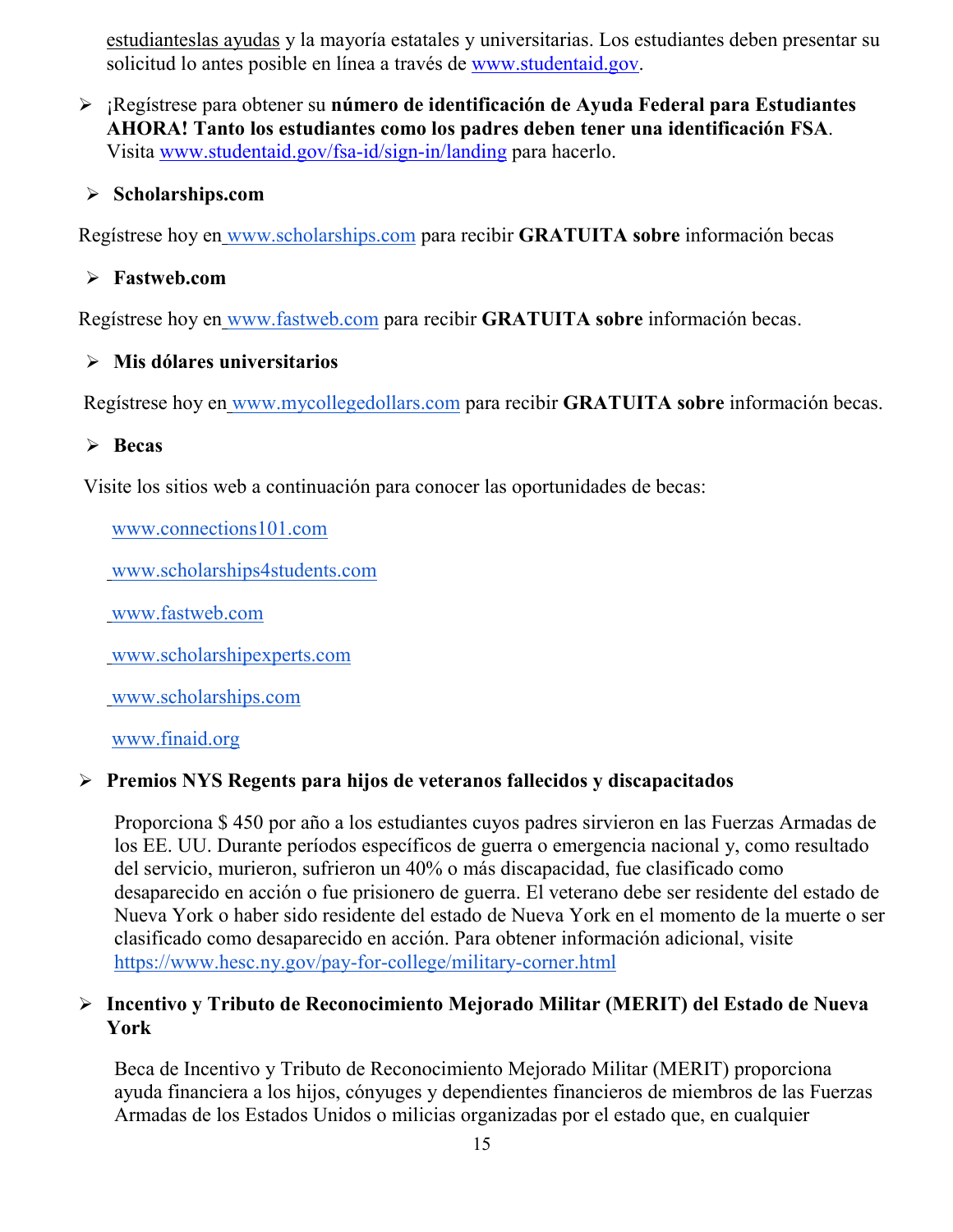momento en o después del 2 de agosto de 1990, mientras eran residentes del estado de Nueva York, murieron o quedaron grave y permanentemente discapacitados mientras realizaban sus deberes militares, ya sea en combate o no. Para obtener información adicional, visit[e](https://www.hesc.ny.gov/pay-for-college/military-corner.html) <https://www.hesc.ny.gov/pay-for-college/military-corner.html>

#### **Programa de incentivos STEM del estado de Nueva York**

Proporciona una beca de matrícula completa de SUNY o CUNY para el 10 por ciento de los mejores estudiantes de la escuela secundaria del estado de Nueva York si persiguen un título de STEM y trabajan en un campo de STEM en el estado de Nueva York durante 5 años. Para obtener información adicional, visite [www.hesc.ny.gov](http://www.hesc.ny.gov/)

#### **Ayuda para la educación de maestros del estado de Nueva York para la educación universitaria y superior (TEACH) Subvención**

Subvenciones de hasta \$ 4,000.00 por año para estudiantes a cambio de servicios en escuelas primarias o secundarias públicas o privadas que atienden a estudiantes de familias de bajos ingresos.

Para más información visite [www.hesc.ny.gov](http://www.hesc.ny.gov/) 

#### **Programa de asistencia para la matrícula del estado de Nueva York (TAP)**

Ayuda a los residentes de NY elegibles a pagar la matrícula en las escuelas aprobadas del estado de Nueva York. Los premios anuales de TAP pueden ser de hasta \$ 5,665.00. Debido a que TAP es una subvención, no tiene que reembolsarse. Para obtener información adicional, visite [www.hesc.ny.gov/tap](http://www.hesc.ny.gov/tap)

#### **Beca NYS Excelsior**

El programa cubre la matrícula para los estudiantes elegibles de SUNY y CUNY cuyas familias ganan \$ 125,000. Para obtener información adicional, visit[e](http://www.hesc.ny.gov/) [www.hesc.ny.gov/](http://www.hesc.ny.gov/)excelsior

#### **NYS Dream Act**

El senador Jose Peralta NYS DREAM Act (DREAM Act) permite que los estudiantes indocumentados y otros estudiantes elegibles soliciten ayuda financiera del estado de Nueva York. Los estudiantes que cumplan con los requisitos de elegibilidad de la NYS DREAM Act para la asistencia a la escuela secundaria, la finalización de la escuela secundaria, la matrícula estatal de SUNY o CUNY y la ciudadanía o el estado migratorio podrán solicitar uno o más programas de ayuda financiera para estudiantes del estado de Nueva York. Para obtener información adicional, visite [www.hesc.ny.gov/dream](http://www.hesc.ny.gov/dream)

#### **Premio de matrícula mejorada del estado de Nueva York**

Este programa permite a los estudiantes de Nueva York que asisten a universidades privadas sin fines de lucro en Nueva York recibir asistencia financiera para completar su título universitario. El programa proporciona un premio máximo de \$ 6,000, requiere que las universidades privadas participantes proporcionen una matrícula equivalente y congelen la